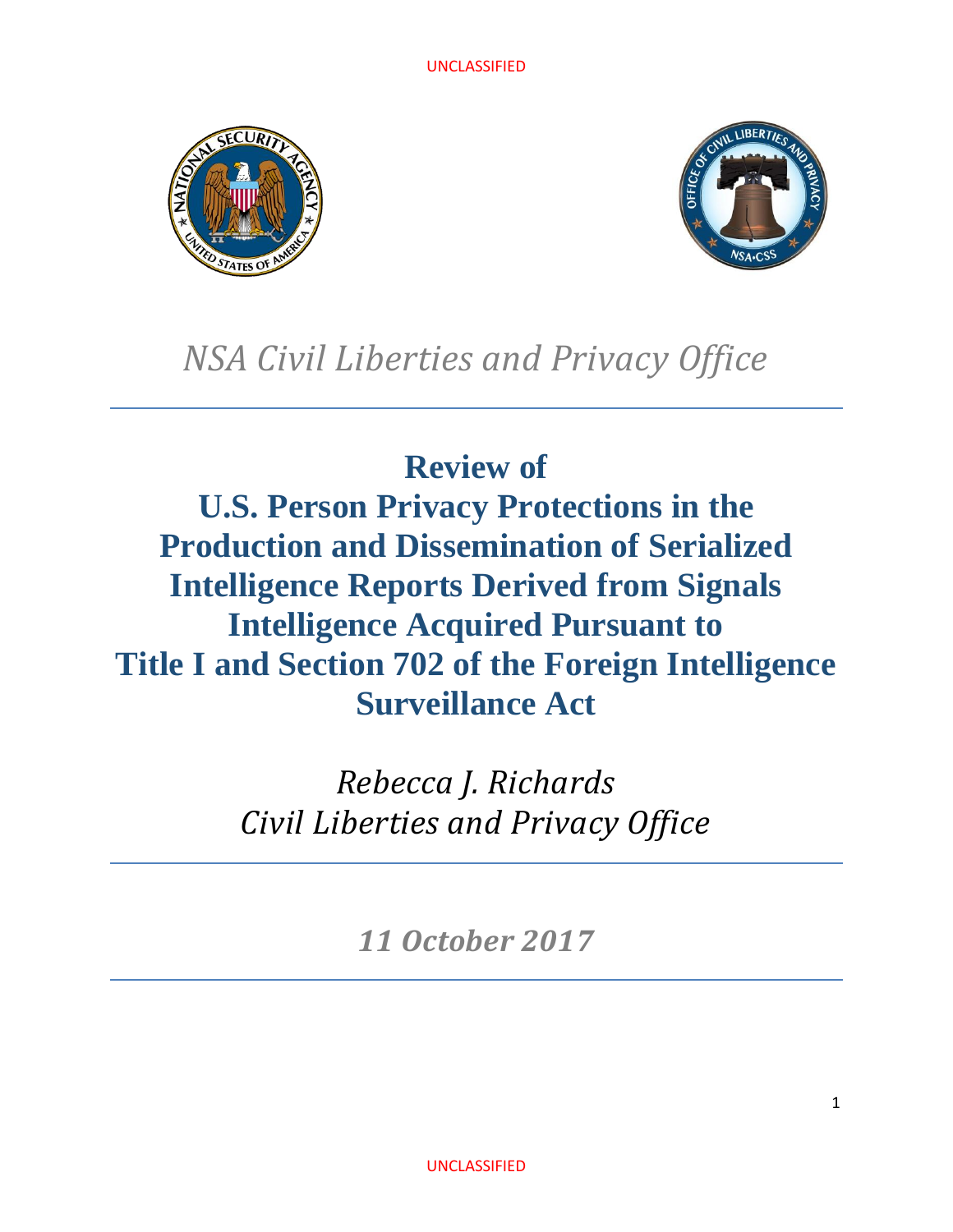#### **I. Executive Summary**

 $\overline{a}$ 

This report examines the procedures and practices used by the National Security Agency (NSA) to protect U.S. person information when producing and disseminating serialized intelligence reports derived from signals intelligence (SIGINT) acquired pursuant to Title I and Section 702 of the Foreign Intelligence Surveillance Act of 1978, as amended (FISA).<sup>1</sup> NSA's Civil Liberties and Privacy Office (CLPO) prepared this report at the request of the Director of National Intelligence (DNI) and in coordination with the DNI's Civil Liberties, Privacy, and Transparency Officer. The Director of CLPO is the primary policy advisor to the Director of NSA and senior leadership on all matters of civil liberties and privacy and is charged with ensuring that privacy protections are integrated into NSA activities. This report reflects a commitment to provide the public and stakeholders with greater transparency into NSA's activities and U.S. person privacy and civil liberties safeguards in the process of disseminating intelligence reports.

As directed by applicable law and policy, NSA collects, processes, analyzes, produces, and disseminates SIGINT information and data for foreign intelligence and counterintelligence purposes, to include support to military operations and force protection. NSA conducts this foreign intelligence mission in response to intelligence requirements from the President, the National Security Council, federal departments and agencies, and their staffs through the National Intelligence Priorities Framework (NIPF). NSA fulfills these national-level requirements through the collection, processing, and analysis of SIGINT derived from electronic signals and systems used by foreign intelligence targets, such as communications systems, radars, and weapons systems. SIGINT provides a vital window for our nation into foreign adversaries' capabilities, actions, and intentions.

In preparing this report, CLPO reviewed (1) applicable privacy protections, as outlined in Attorney General and FISC-approved minimization procedures that govern the dissemination of U.S. person information acquired pursuant to Title I and Section 702 of FISA in serialized intelligence reports; (2) NSA procedures, practices, training, and oversight and compliance activities associated with the dissemination of serialized intelligence reports involving FISAacquired U.S. person information; and (3) NSA serialized intelligence reports issued over a onemonth period that contained FISA-acquired U.S. person information. CLPO considered the Fair Information Practice Principles as a guidepost for understanding whether NSA's practices and procedures governing the dissemination of FISA-acquired information adequately protect U.S. persons' privacy and civil liberties.

<sup>&</sup>lt;sup>1</sup> This report is limited to an examination of the procedures and practices used to protect FISA-acquired U.S. person information disseminated in *serialized intelligence reports*. This report does not examine other means of dissemination. For purposes of this report, the term "dissemination" should be interpreted as a reference to serialized intelligence reporting, unless otherwise indicated.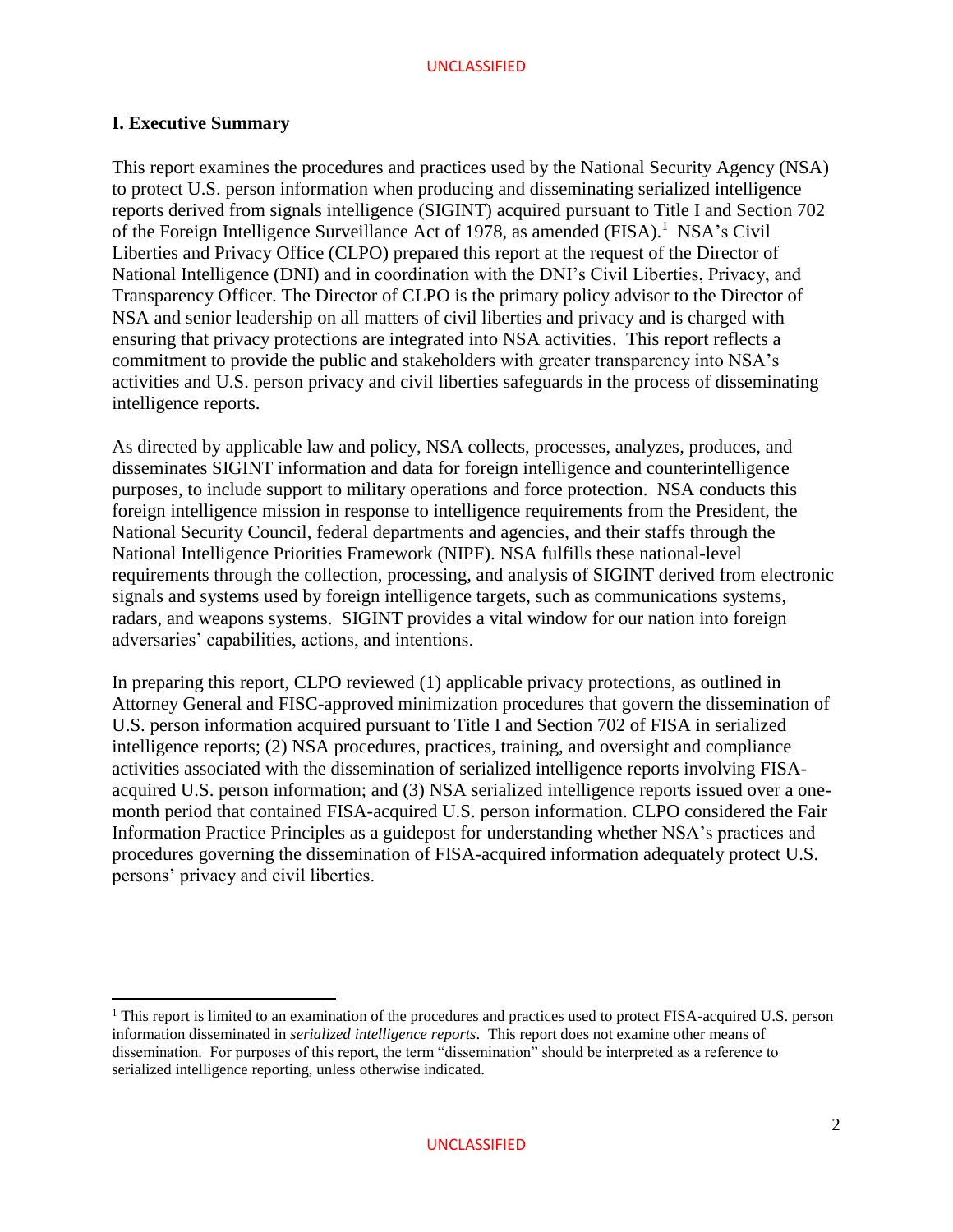As detailed in this report, CLPO's review of NSA's procedures and practices with respect to the dissemination of FISA-acquired information concerning U.S. persons found:

- NSA minimization procedures limit the dissemination of U.S. person information. In general, these procedures limit the dissemination of U.S. person information to those instances where the recipient has a "need to know" and the identity of the U.S. person is necessary to understand the foreign intelligence information or assess its importance. NSA has developed policies and procedures based on the minimization procedures to provide further guidance to NSA personnel in the execution of their duties.
- NSA requires that draft disseminations of U.S. person information be reviewed by a senior analyst prior to release. This ensures that decision making regarding dissemination does not rest with a single individual.
- NSA tailors dissemination by, for example, limiting the number of authorized recipients of intelligence reports, and/or masking U.S. person information contained in the report, or a mixture of both, depending on the nature of the intelligence reports.
- NSA has a process for reviewing on a routine basis dissemination policies for the proactive release of U.S. person information to ensure the policies are effective and appropriate.
- NSA has a well-developed process by which it records and approves the dissemination of masked and unmasked U.S. person information to authorized recipients, allowing the Agency to be transparent and accountable to its overseers.
- Consistent with prior oversight reviews, CLPO discovered no intentional violations of NSA's procedures governing the handling and dissemination of U.S. person information.
- NSA provides extensive and effective training—both classroom and on the job training for all personnel involved in the process of disseminating SIGINT.
- Compliance and oversight activities are carried out internally by NSA's Compliance Group, Office of the General Counsel (OGC), Office of Inspector General, and CLPO, as well as externally by ODNI, Department of Justice (DOJ), Department of Defense (DOD), Congress, and the FISC.

NSA's SIGINT reports include appropriate handling guidance and caveats, including specific information about FISA-acquired information, to ensure that recipients fully understand restrictions that apply to the use of the information and further dissemination. As is the case for intelligence information disseminated by other elements of the Intelligence Community, CLPO notes that it is the responsibility of the recipients of NSA's SIGINT reporting to ensure compliance with any and all applicable handling caveats and other guidance, to include security classification controls and use restrictions.

# **II. Scope of Review**

Protecting U.S. person privacy is foundational to NSA's mission and begins long before a decision is made to mask or unmask U.S. person information in a particular report. In preparing this report, CLPO reviewed applicable privacy protections governing the dissemination of U.S. person information acquired pursuant to Title I and Section 702 of FISA. CLPO brought together a cross-functional team with representatives from the Directorates of Operations,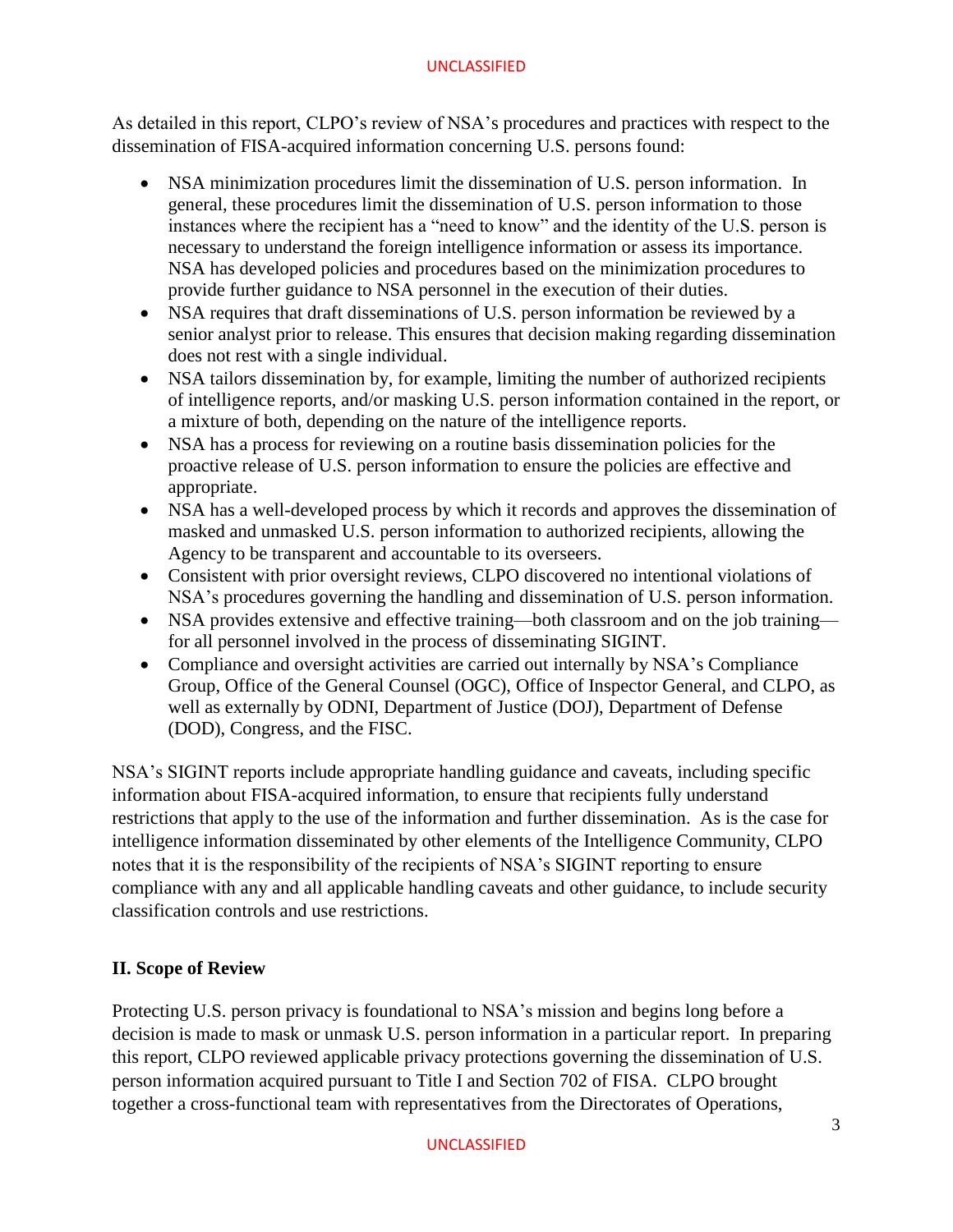Engagement and Policy, and Capabilities. The team also included representatives from NSA's Compliance Group and the OGC. This allowed CLPO to conduct a comprehensive review, drawing on expertise from across the NSA enterprise.

As part of the review, CLPO examined NSA serialized reports containing U.S. person information acquired pursuant to Title I or Section 702 of FISA issued over a one-month period from June 1, 2017 to June 30, 2017. CLPO reviewed reporting that contained both masked and unmasked U.S. person information, associated unmasking requests, and any corresponding customer justifications for such requests, along with NSA's internal process for responding to and documenting those requests.

For purposes of this review, CLPO limited its inquiry to the procedures and practices used to protect FISA-acquired U.S. person information disseminated in *serialized intelligence reports*, and did not examine other means of dissemination. Thus, the term "dissemination," as used in this report, should be interpreted as a reference to serialized intelligence reporting, unless otherwise indicated.

## **III. Background: Intelligence Collection, Use, and Dissemination at NSA**

Privacy protections for U.S. persons<sup>2</sup> are incorporated throughout the SIGINT Cycle from the decision to collect through use, retention, and dissemination. NSA's SIGINT mission is to make the nation safer by providing policy makers and military commanders with timely foreign intelligence information. NSA collects SIGINT for foreign intelligence and counterintelligence purposes, to include support to military operations and force protection, based on requirements from the President, the National Security Council, federal departments and agencies, and their staffs through the NIPF. The NIPF is a high level set of priorities that are further translated into intelligence needs. The U.S. Intelligence Community reviews intelligence needs and determines which intelligence discipline is best suited to answer the particular need. In some cases it may be SIGINT and in others it may be open source, human intelligence, or another type of intelligence. Once the intelligence need is levied on the SIGINT system, NSA reviews the intelligence need and determines how best to acquire foreign intelligence and under what authority.

NSA's SIGINT mission is strictly regulated and conducted in conformity with applicable law and policy. This includes NSA's acquisition of communications under circumstances in which a U.S. person may possess a reasonable expectation of privacy under the Fourth Amendment to the U.S. Constitution. In particular, FISA regulates certain types of intelligence collection activities, including those that occur with compelled assistance from electronic communication service providers.

l

<sup>2</sup> The definition of U.S. person under FISA means a citizen of the United States, an alien lawfully admitted for permanent residence (as defined in section 101(a)(20) of the Immigration and Nationality Act), an unincorporated association a substantial number of members of which are citizens of the United States or aliens lawfully admitted for permanent residence, or a corporation which is incorporated in the United States, but does not include a corporation or an association which is a foreign power as defined in subsection (a)(1), (2), or (3) [of Section 1801 of Title 50].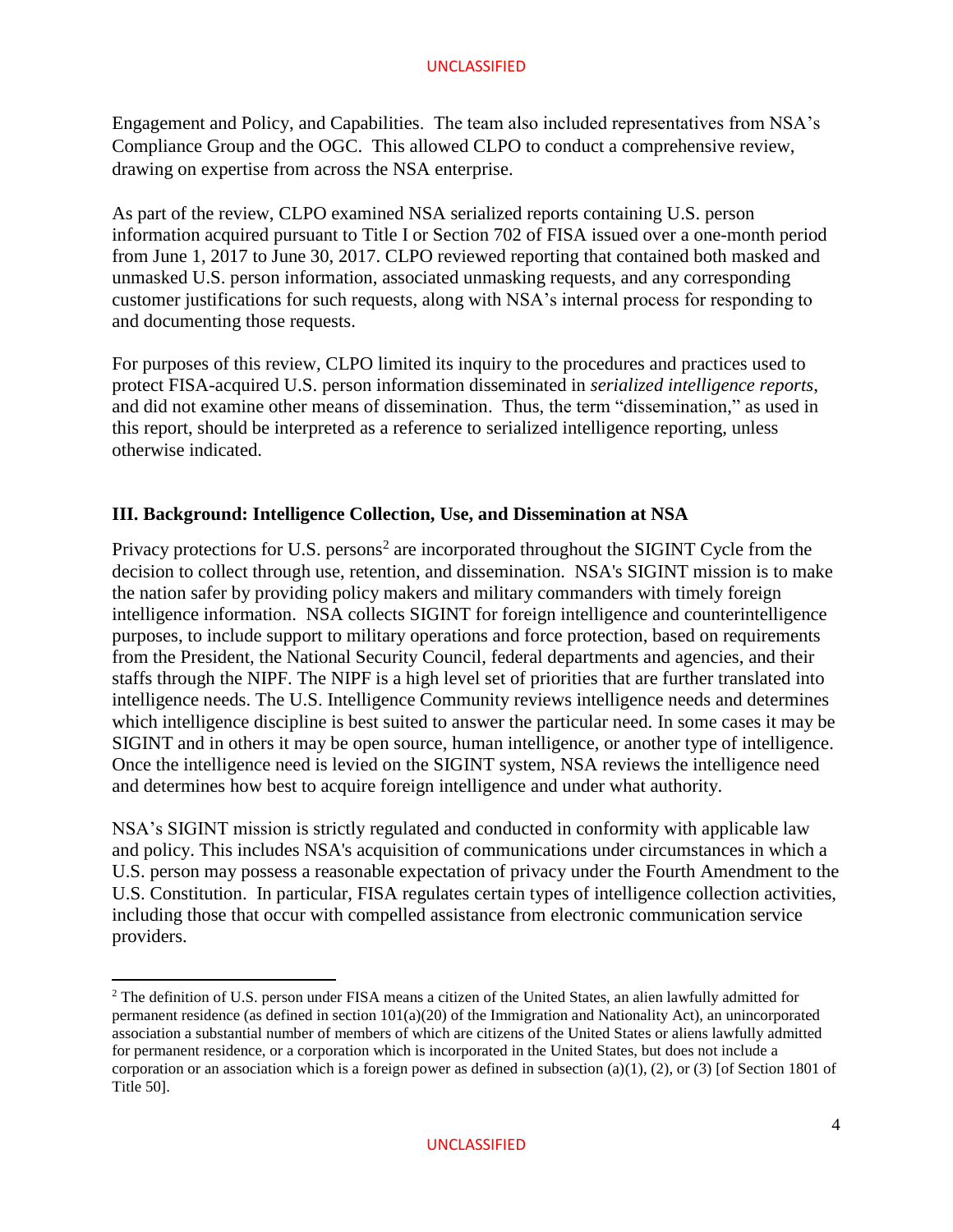In general, before NSA may conduct electronic surveillance pursuant to Title I of FISA, the Foreign Intelligence Surveillance Court (FISC) must issue an order after making a probable cause finding, based upon a factual statement in the government's application, that (1) the target is a foreign power or an agent of a foreign power, as defined by FISA and (2) each of the facilities or places at which the electronic surveillance is directed is being used by or is about to be used by a foreign power or agent of a foreign power. In addition to meeting the probable cause standard, the government's application must meet other requirements laid out in FISA.<sup>3</sup> This is a targeted collection of foreign intelligence.

Section 702 permits the government to acquire foreign intelligence information through the targeting of non-U.S. persons located outside the United States. Section 702 acquisitions must be intended to acquire foreign intelligence information related to a certification executed by the Attorney General (AG) and the DNI. Any such certification must be reviewed and approved annually by the FISC. The government's acquisition of communications under its Section 702 authority thus takes place pursuant to judicial review and with the knowledge of the service providers, who are legally compelled to provide assistance. Similar to electronic surveillance conducted pursuant to Title I of FISA, acquisitions under Section 702 involve targeted collection of foreign intelligence.

## *Minimization Procedures*

Minimization procedures regulate NSA's processing of information acquired pursuant to Title I and Section 702 of FISA. As defined in 50 U.S.C. §1801(h), minimization procedures are adopted by the AG and approved by the FISC and must be "reasonably designed in light of the purpose and technique of the particular surveillance, to minimize the acquisition and prohibit the dissemination, of non-publicly available information concerning unconsenting United States persons consistent with the need of the United States to obtain, produce, and disseminate foreign intelligence information."

NSA has standard minimization procedures (SMPs) that govern the processing of information acquired pursuant to Title I and Section 702 of FISA. As required by FISA, each set of SMPs has been adopted by the AG and approved by the FISC. These procedures are designed to protect the privacy of U.S. persons. These SMPs are publicly available in redacted form in the appendix to this report.

NSA has developed policies and procedures based on the minimization procedures to provide further guidance to NSA personnel in the execution of their duties. An example of this is Annex A of United States Signals Intelligence Directive (USSID) SP0018, "Supplemental Procedures for the Collection, Processing, Retention, and Dissemination of Signals Intelligence Information and Data Containing Personal Information of Non-United States Person."

If NSA wants to share (i.e., disseminate) information collected lawfully pursuant to FISA, the agency must do so in a manner consistent with its minimization procedures. Generally speaking,

l

<sup>3</sup> 50 U.S.C. §§ 1804(a) and 1823(a)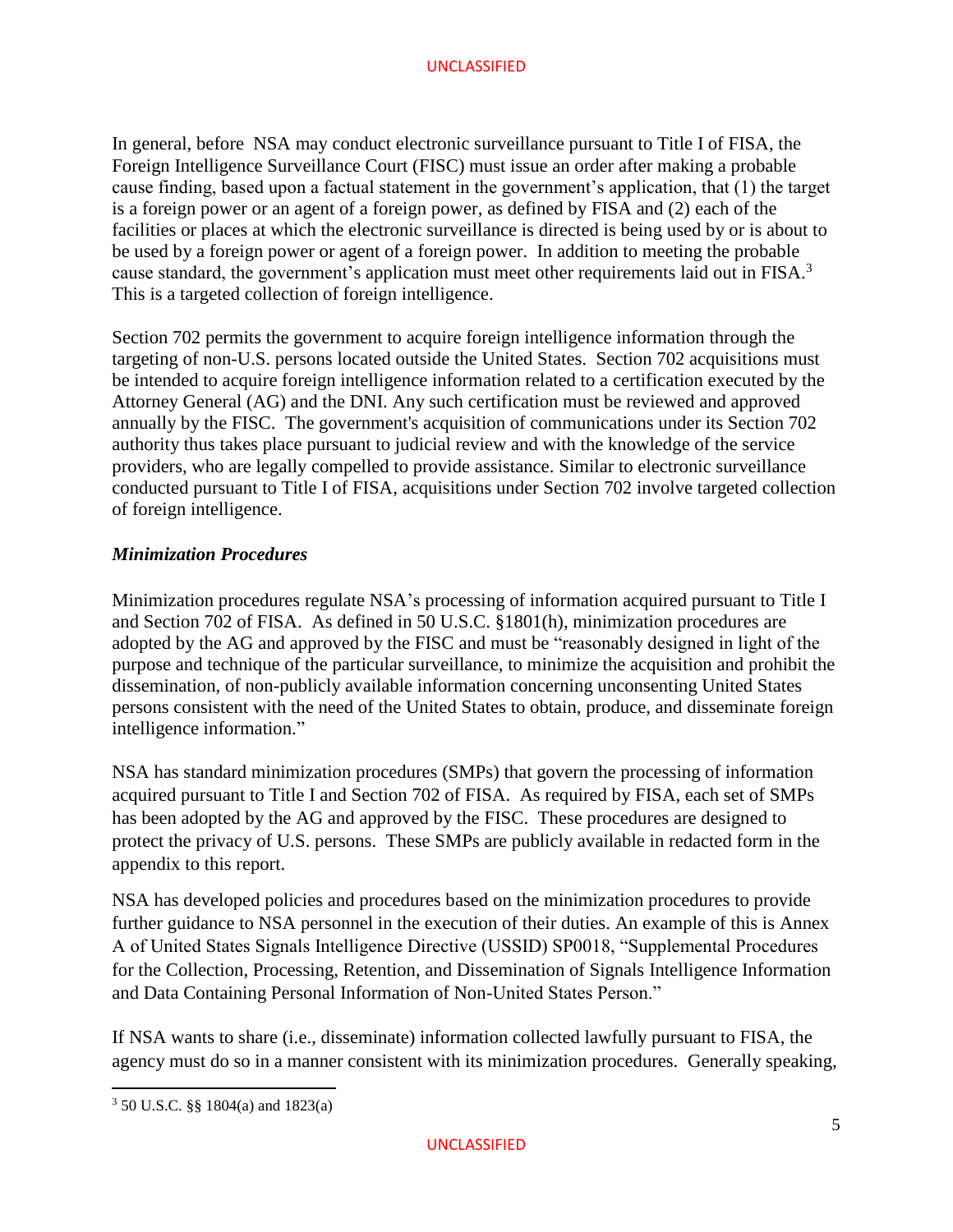dissemination refers to the sharing of minimized information that has been evaluated for foreign intelligence value. Dissemination of the identity of a United States person is permitted when at least one of the following criteria is met:

(1) The U. S. person has consented to dissemination or the information of or concerning the United States person is available publicly.

(2) The identity of the United States person is necessary to understand foreign intelligence information or assess its importance, e.g., the identity of a senior official in the Executive Branch.

(3) The communication or information indicates that the United States person may be: (A) an agent of a foreign power; (B) a foreign power as defined in Section  $101(a)(4)$  or (6) of FISA; (C) residing outside the United States and holding an official position in the government or military forces of a foreign power; (D) a corporation or other entity that is owned or controlled directly or indirectly by a foreign power; or (E) acting in collaboration with an intelligence or security service of a foreign power and the United States person has, or has had, access to classified national security information or material.

(4) The communication or information indicates that the United States person may be the target of intelligence activities of a foreign power.

(5) The communication or information indicates that the United States person is engaged in the unauthorized disclosure of classified national security information, but only after the agency that originated the information certifies that it is properly classified.

(6) The communication or information indicates that the United States person may be engaging in international terrorist activities.

(7) The acquisition of the United States person's communication was authorized by a court order issued pursuant to FISA Section 105 and the communication may relate to the foreign intelligence purpose of the surveillance.

(8) The communication or information is reasonably believed to contain evidence that a crime has been, is being, or is about to be committed, provided that dissemination is for law enforcement purposes and is made in accordance with FISA Section 106(b) and crimes reporting procedures approved by the Secretary of Defense and the AG. 4

Even if one of these circumstances exists, the SMPs restrict dissemination to those individuals or customers with a "need to know." "Need to know" criteria are derived from NSA's Title I and 702 SMPs statement that, the dissemination of intelligence based on communications of or concerning a United States person may be made to a recipient requiring the identity of such person for the performance of official duties.

 $\overline{\phantom{a}}$ 

<sup>4</sup>Annex A of USSID SP0018 Section 6b. (Standard Minimization Procedures for Collection Acquired Pursuant to Title I of FISA). These same eight criteria, with minor modifications, are also used with respect to collection acquired pursuant to Section 702. *See* NSA Section 702 Minimization Procedures Section 6(b).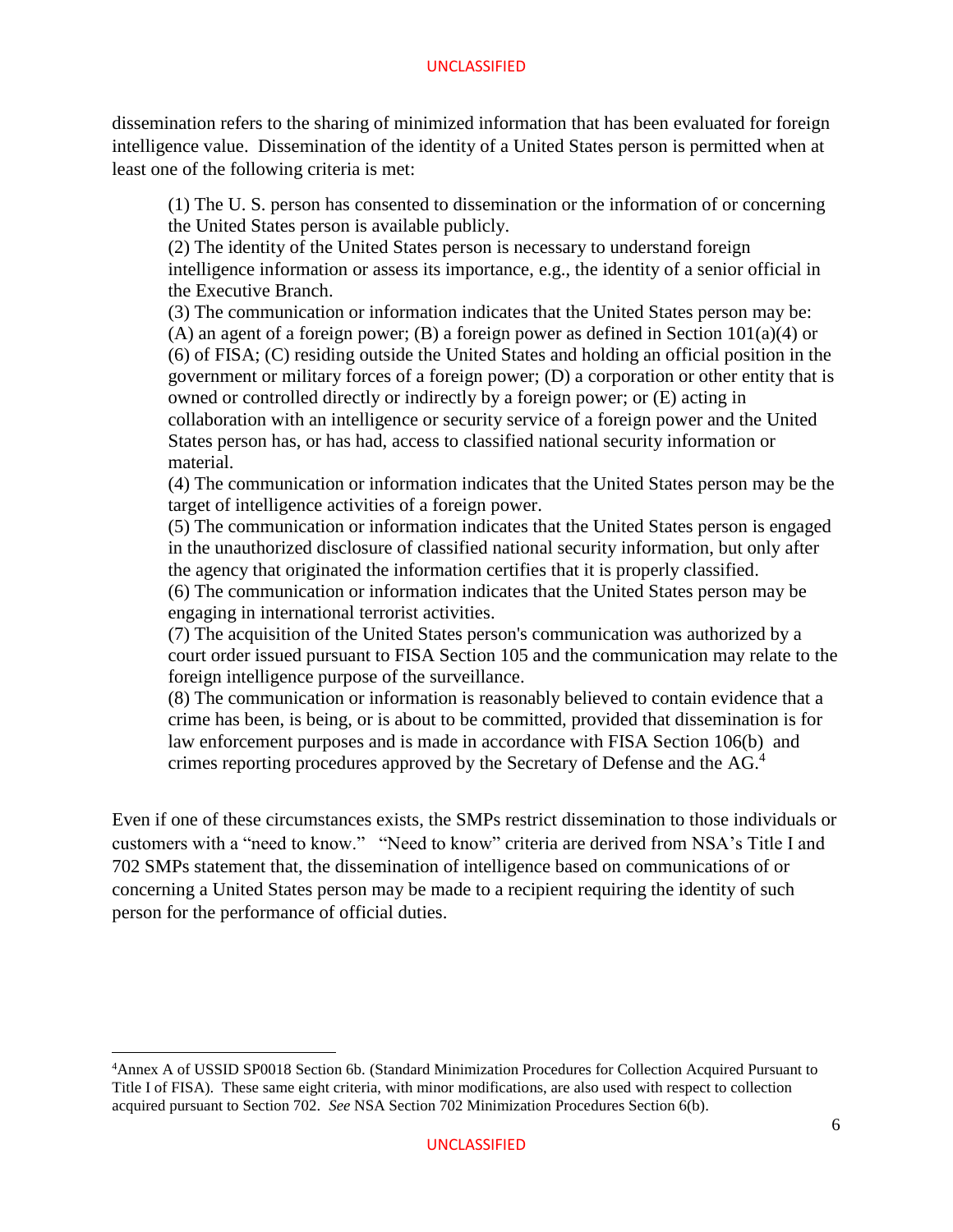## *Dissemination Practices and SIGINT Production under FISA*

NSA generates intelligence reports only when the information meets one or more specific intelligence requirements, regardless of whether the proposed report contains U.S. person information. NSA disseminates SIGINT to provide U.S. policymakers, military customers, and other authorized users of intelligence with timely, reliable foreign intelligence information. While dissemination derived from Title I or Section 702 of FISA can occur either in writing or verbally, the practice of NSA is to document such disseminations for auditing and oversight purposes. Each report must contain foreign intelligence or counterintelligence information that responds to stated customer requirements. A single serialized report may contain information obtained pursuant to more than one legal authority, but the dissemination rules associated with U.S. persons remain consistent across authorities.<sup>5</sup>

The subject matter of an intelligence report containing FISA-acquired U.S. person information drives the distribution (i.e., list of authorized recipients), the decisions about the extent to which U.S. person information pertaining to the subject matter may or should be shared, and the dissemination controls, handling instructions and caveats that will be applied to the report. Each report reminds the recipient that the information is for intelligence purposes only and may include additional directions related to who else within an agency or organization is or is not allowed to see or use the information.

As the sensitivity of the subject matter increases, NSA implements procedures to restrict distribution by organization, title, or name. Internal NSA policies outline the criteria and procedures to achieve this approach to SIGINT production. An NSA serialized report that is based on information acquired under FISA authorities includes caveats and handing instructions that explicitly tell authorized recipients what they can and cannot do with the information contained in the report. For Section 702, NSA tracks the total number of disseminated serialized reports derived from this authority that contain U.S. person identities. This metric is included in the ODNI's Annual Statistical Transparency Report.

"Masking" is a procedure contemplated by the applicable minimization procedures that provides additional privacy protection for FISA-acquired U.S. person information disseminated in intelligence reports. A reference to a U.S. person is "masked" when the specific identifying information about that person is not included. NSA policy allows, in certain circumstances, for U.S. person information to be unmasked and to be disclosed by name, title, and/or context. In general, when U.S. person information is referenced it is masked, often because only a subset of the authorized recipients have a "need to know" to perform their official duties. If the U.S. identity is masked to protect the privacy of the individual or entity, it will be referenced using a generic term, such as "a named U.S. company" or "a named U.S. person." NSA provides its analysts with comprehensive guidance on how to properly reference masked U.S. identities in SIGINT. This guidance emphasizes the need to avoid contextual identification, which occurs if

 $\overline{\phantom{a}}$ 

<sup>&</sup>lt;sup>5</sup> The process and procedures described in this report relate specifically to Title I and Section 702 of FISA. Similar procedures exist for other authorities, but were not explicitly reviewed for this report.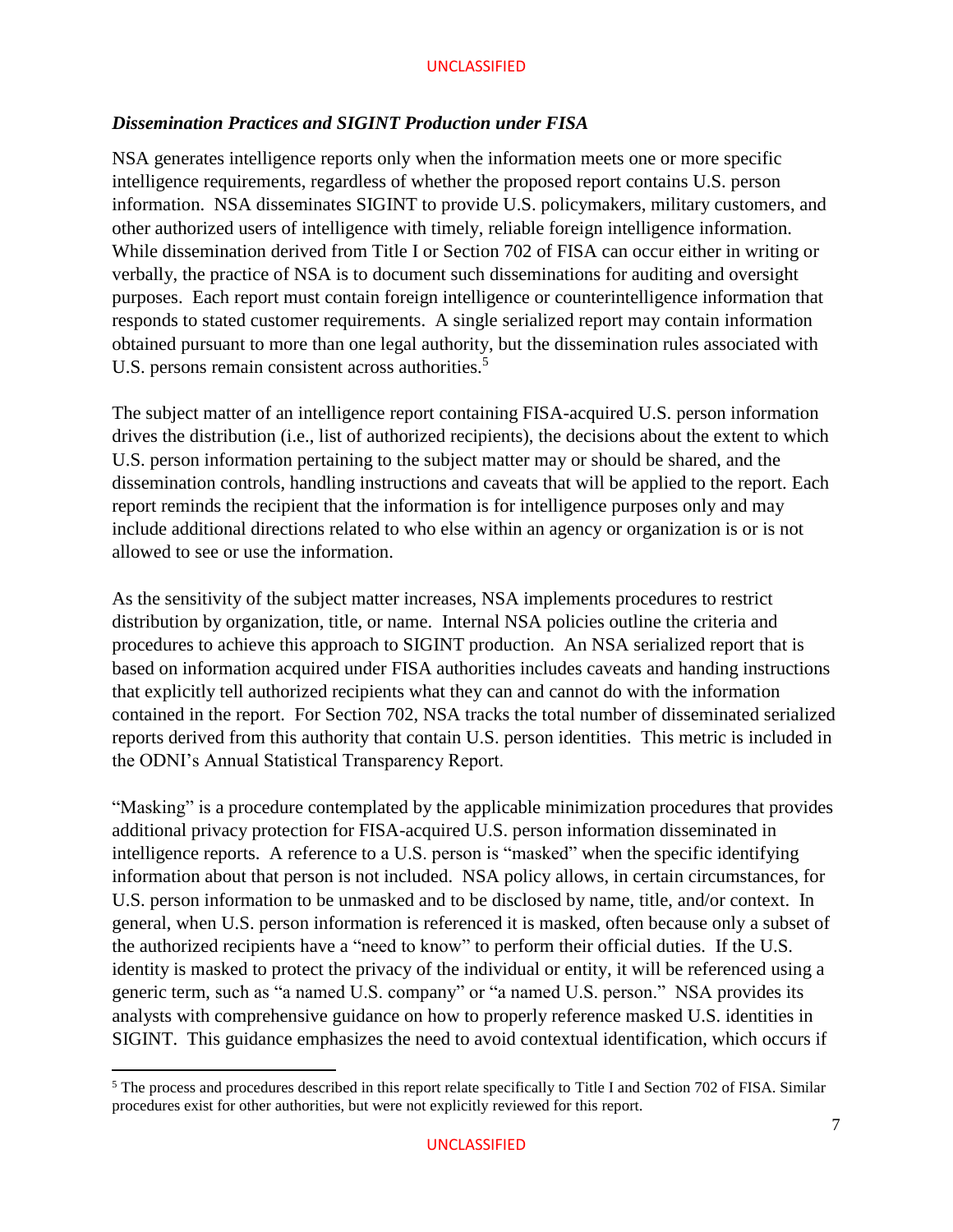the identity of a U.S. person is masked, but enough other pertinent details are included that the authorized recipient can identify the U.S. person from the context.

NSA also responds to customer initiated, post-publication "identity release" requests to approve the unmasking and dissemination of U.S. person identity information that was originally masked in a serialized report. Recipients can request that NSA provide the identity of a masked U.S. person referenced in a serialized SIGINT report if the recipient has a legitimate need to know the identity and has the appropriate security clearances, and if the dissemination would be consistent with NSA's minimization procedures (e.g., the identity is necessary to understand foreign intelligence or counter intelligence information or assess its importance.) Requesters must include a justification for access to U.S. person information.

Pursuant to NSA's internal policies, and subsequent delegations made by the Director NSA (DIRNSA), there are no more than 20 individuals serving in 12 positions across the Agency who possess the authority to approve unmasking requests. The circumstances under which each of these individuals may approve an unmasking request varies based on the U.S. person identity in question and the facts surrounding the request. NSA has developed technology to allow it to document each approved release of U.S. person information to ensure that the Agency maintains appropriate records and provides accountability to both internal and external oversight bodies.

In addition to post publication release, NSA analysts may proactively request approval for dissemination of the U.S. person identity by name, title, or context in a serialized report. For example, if a U.S. person is engaging in international terrorist activities, NSA may proactively name the individual in a disseminated intelligence report. Proactive release of unmasked U.S. person information is a strictly controlled activity, and decision authority at NSA is limited to a small number of individuals who undergo comprehensive training. Subject matter experts on the protection of U.S. persons coordinate on the requests as required. A decision to approve dissemination does not constitute targeting authority and does not permit any collection of a U.S. person's communications.

The dissemination of intelligence information that refers to members of the U.S. Congress or their staffs is restricted under what are known as the "Gates Procedures." The current version of the Gates Procedures, dated 19 January 2017, is contained in Annex A to Intelligence Community Directive No.112.<sup>6</sup>

# **IV. Training**

l

NSA analysts undergo both formal training and rigorous on-the-job training before being granted authority to disseminate SIGINT. NSA's National Cryptologic School (NCS) oversees a reporting curriculum that trains students to produce timely, accurate, SIGINT reports in a variety of dissemination formats in response to customer requirements and in accordance with NSA

<sup>6</sup> These are publicly available at [www.icontherecord.gov.](http://www.icontherecord.gov/)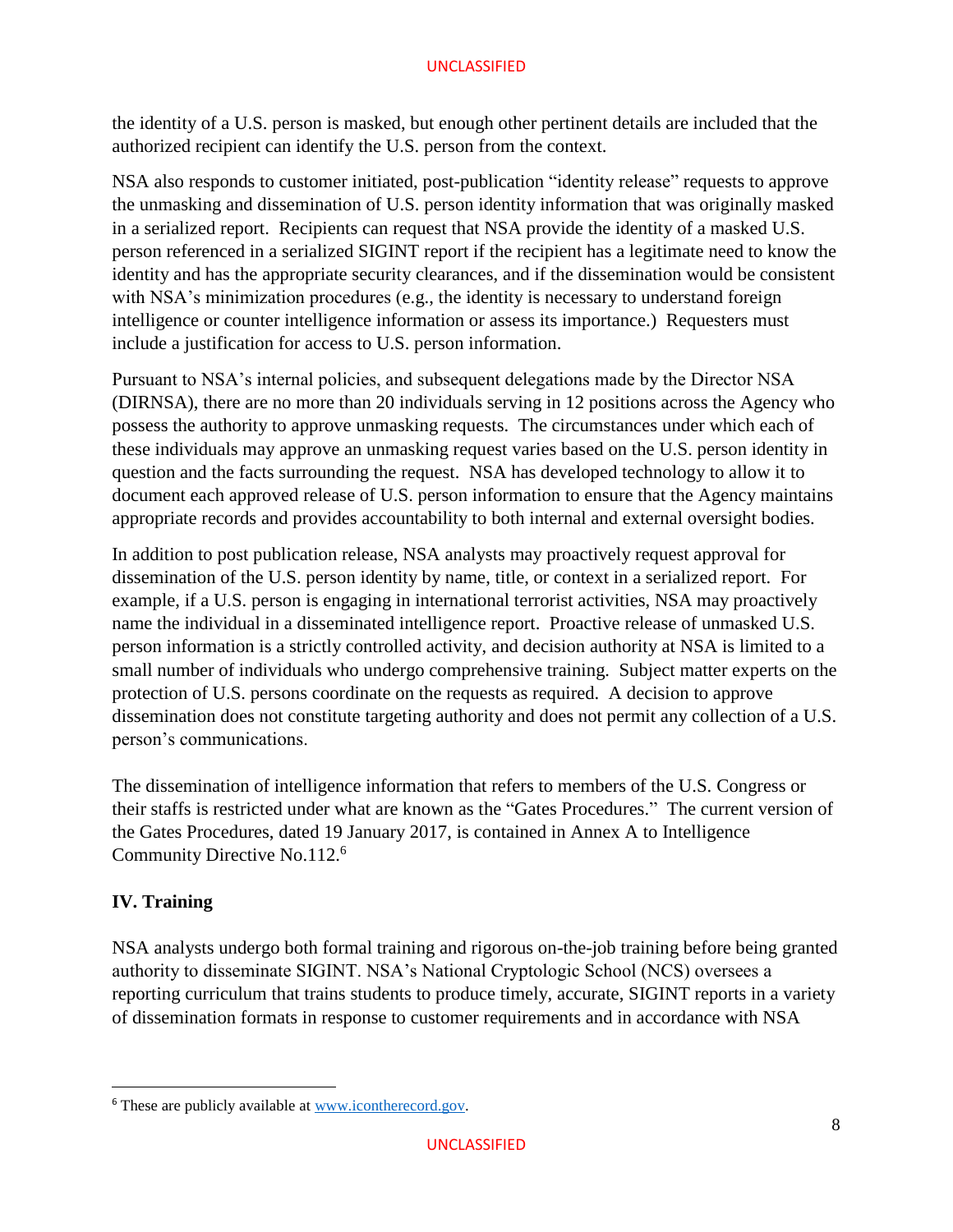policies. To have the authority to release a product, additional mandatory training is required. The reporting curriculum:

- ensures mastery of the approved mechanisms for SIGINT dissemination; and
- provides extensive guidance on reporting issues related to the dissemination of U.S. identities in accordance with minimization procedures and applicable laws and policies.

The NCS also has a robust compliance curriculum, and all NSA personnel are required to be familiar with and agree to uphold the laws, policies, procedures, and regulations that govern NSA mission activities and implement privacy protections for U.S. persons. Before gaining access to any unevaluated, unminimized ("raw") NSA SIGINT, an analyst must complete training tailored to the legal and policy guidelines that govern the handling and use of the data, based on the authority under which it was collected. These mandatory annual requirements include scenario-based training, required reading, and a final competency test. The analyst must pass the test in order to be granted or to maintain access to raw SIGINT. Furthermore, if a compliance incident involves a mistake or misunderstanding of relevant policies, corrective action is taken. For example, the analyst may be re-trained or the analyst's access to raw SIGINT may be revoked.

# **V. SIGINT Oversight and Compliance**

NSA has rigorous oversight and compliance programs, both internally and externally, to ensure that SIGINT activities comply with the laws, regulations, minimization procedures, and policies governing those activities in a manner that protects the privacy interests of U.S. persons. All SIGINT disseminations must satisfy the standards for effective oversight: accountability, defensibility, repeatability, and retrievability.

## *Internal Oversight:*

NSA has an enterprise-wide compliance program, led by NSA's Director of Compliance, a position required by law. As part of this structure, NSA has compliance elements throughout its various organizations. Intelligence Oversight Officers provide day-to-day oversight and compliance guidance for SIGINT activities, advising local management on problems, risks, and mitigation procedures. On an enterprise-wide level, NSA has established an Authorities Integration Group to ensure that mission authorities are managed effectively and with precision. The OGC, Office of the Inspector General (OIG), and CLPO also play critical roles in ensuring that NSA operates in accordance with the rules that govern SIGINT activities, as established in various statutes, executive orders, directives, and policies. For example, in 2014, CLPO issued a public report that examines the existing civil liberties and privacy protections built into the process by which NSA obtains, uses, shares, and retains communications of foreign intelligence value pursuant to Section 702 of the FISA.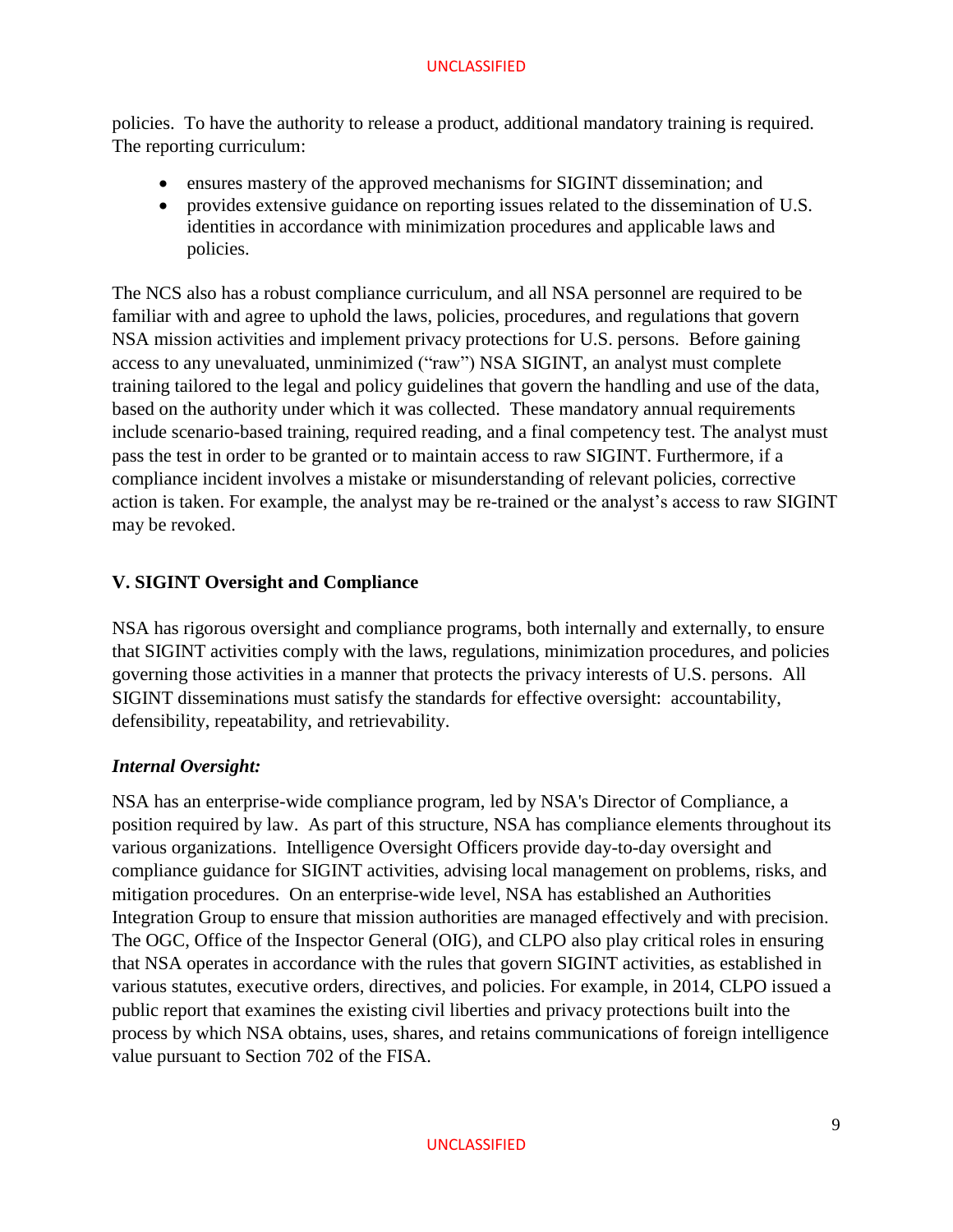Additionally, each individual NSA analyst has a responsibility to ensure that his or her individual professional activities are similarly compliant. Specifically, this responsibility includes recognizing and reporting any situations in which he or she may have violated applicable laws or procedures. NSA reports potential compliance incidents promptly to its external overseers and, when appropriate, provides supplemental reports when investigations have been completed. Reportable activity includes, for example, the mishandling of U.S. person information, access to raw SIGINT data without proper authority, and the improper dissemination/handling of SIGINT. When issues of non-compliance arise regarding the way in which NSA carries out FISCapproved collection, NSA takes corrective action and, in parallel, in accordance with the FISC rules of procedure and applicable law, reports such incidents to DOJ and as appropriate, ODNI for further reporting to the FISC and Congress, as appropriate.

# *External Oversight:*

NSA is highly regulated and subject to a spectrum of oversight from all branches of government as a matter of law, policy, and practice. For example, DOJ and ODNI representatives regularly conduct external oversight reviews of NSA's dissemination of information acquired pursuant to Section 702 of FISA. These reviews involve an examination of NSA's compliance with the dissemination provisions of its standard minimization procedures, including NSA's decisions to release U.S. person identities. DOJ and ODNI perform a granular review of disseminated reporting that includes U.S. person information. NSA receives feedback from the DOJ and ODNI team and incorporates this information into formal and informal training for analysts.

The FISC's Rules of Procedure require the government to inform the Court in cases where the government realizes that it has made any material misstatements or omissions to the Court. The government must also report to the FISC noncompliance with FISC orders or FISC-approved minimization procedures.

NSA provides transparency regarding its Section 702-related activities to external oversight bodies (Congress, DOJ, ODNI, DoD, the President's Intelligence Oversight Board and the FISC) through regular briefings, court filings, and incident reporting, and ODNI's Annual Statistical Transparency Report. Agencies that collect information under Section 702 report annually to the House and Senate intelligence and judiciary committees, as well as to the FISC, AG, and DNI, about the number of times U.S. person identities were disseminated, and the number of U.S. person identities subsequently unmasked. The FISA Amendments Act of 2008 also requires that the AG report semi-annually to the congressional intelligence and judiciary committees on numerous aspects of the 702 program, including incidents of non-compliance with applicable procedures, directives, and guidance.

In addition, the Privacy and Civil Liberties Oversight Board (PCLOB) conducted an extensive review of privacy concerns regarding the Section 702 program and issued a public report on its findings in 2014. The PCLOB made a number of recommendations to the government intended to enhance privacy safeguards associated with the program. All of those recommendations have been or are being implemented in full.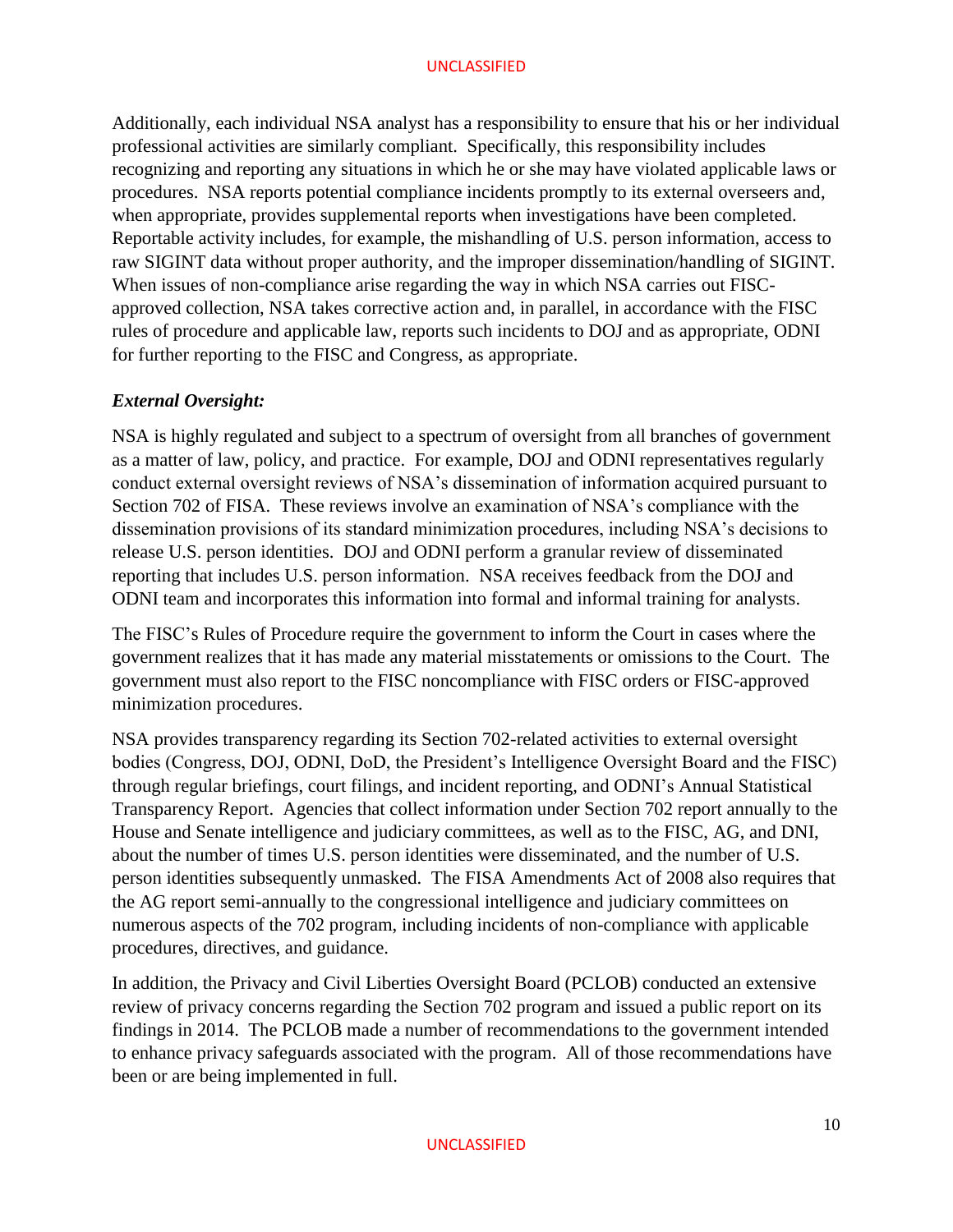# **VI. CLPO Review of Disseminated Reports**

As part of the CLPO review of one month of Title I and Section 702 FISA-related reports that had U.S. person information included, conducted to inform this report, CLPO found that:

- The disseminated reports were all in response to one or more specific identifiable foreign intelligence needs.
- U.S. person information in disseminated reports was proactively released because it met one of the eight criteria for dissemination.
- NSA masked U.S. person information appropriately in disseminated reports.
- Recipients requested masked USP identities to be unmasked in less than half of the intelligence reports.
- The various mechanisms for disseminating U.S. person identity information to include both proactive release and unmasking appeared reasonable.
- The criteria for dissemination in the proactive release were reasonable, particularly given the routine review of the approvals.
- The process for routine review of policies related to both proactive and post publication releases is important for ensuring both customer needs and U.S. person privacy are being addressed.
- There were no indications of intentional violation of NSA's procedures governing the handling and dissemination of U.S. person information.
- On occasion the basis for the unmasking approval was not compiled in a single repository, but upon further discussions with subject matter experts there was sufficient information to understand why a request was approved for unmasking.

# **VII. Summary of Findings**

 $\overline{a}$ 

NSA provides intelligence support in accordance with the NIPF that responds to both strategic and tactical requirements that are based on customer needs and the identification of information gaps. NSA serves a broad range of customers—from military commanders on the ground to executive-level policymakers—by tailoring the way it disseminates SIGINT products, so that many different types of intelligence consumers can benefit from uniquely valuable insights while fully protecting U.S. person privacy. This tailoring may occur through limiting the number of individuals and/or agencies that receive a particular product and/or by masking U.S. person identities and only providing those U.S. identities upon request.

The Fair Information Practice Principles<sup>7</sup> are a broadly recognized set of principles that can be used for assessing privacy risks and identifying mitigation strategies. While not all of principles are directly applicable in the national security context, CLPO used the relevant principles as a guidepost for understanding whether NSA's practices and procedures adequately protect U.S.

 $<sup>7</sup>$  The FIPPS are a broadly recognized set of principles for assessing privacy impacts. For example, they have been</sup> incorporated into Executive Order 13636, Improving Critical Infrastructure Cybersecurity and the National Strategy for Trusted Identities in Cyberspace. These principles are rooted in the U.S. Department of Health, Education and Welfare's seminal 1973 report, "Records, Computers, and the rights of Citizens." The FIPPs have been implemented in the Privacy Act of 1974, with certain exemptions, including ones that apply to certain national security and law enforcement activities.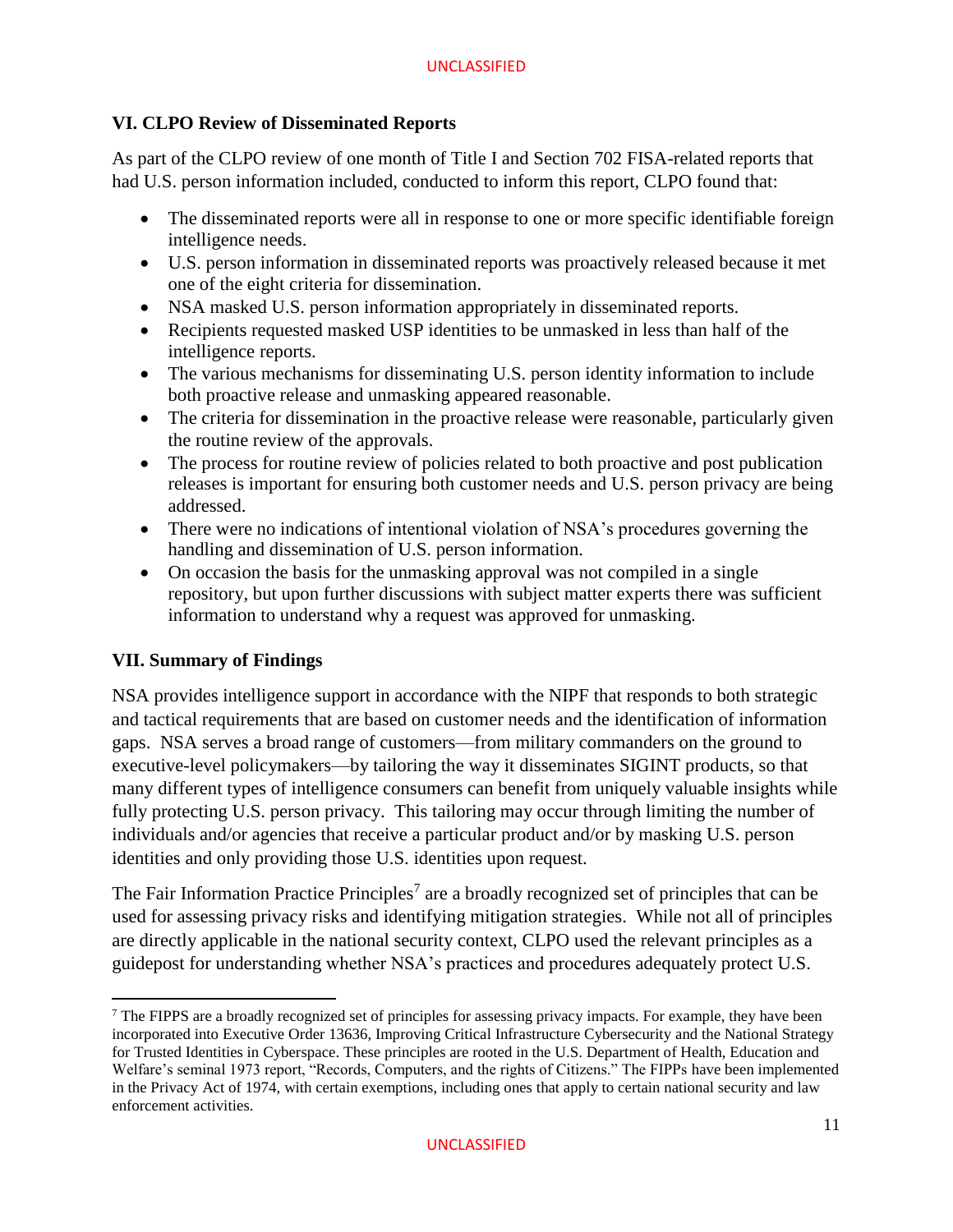person's privacy and civil liberties. CLPO considered the following principles: Transparency, Use Limitation, Data Minimization, Security, Quality and Integrity, Accountability and Auditing. Purpose specification, which relates to the purposes for which information were initially collected, and Individual Participation, which relates to involving the individual in the initial collection, were not considered directly relevant.

The Transparency principle states that organizations should be transparent and notify individuals regarding collection, use, dissemination, and maintenance of personally identifiable information (PII), or information about people. CLPO determined that there is appropriate transparency regarding the privacy protections surrounding the dissemination of U.S. person information, as the minimization procedures for Title I and Section 702 have been released almost entirely unredacted. In addition, CLPO has provided a 2014 report on Section 702, as has the PCLOB. In the interest of additional transparency, CLPO issued this report at the unclassified level.

The principle of Data Minimization states that organizations should only collect PII that is directly relevant and necessary to accomplish the specified purpose. The steps taken from the outset of the SIGINT production process to determine what U.S. person information can and should be disseminated directly demonstrate how this principle is met, as do NSA's procedures and documentation requirements for the proactive and post-publication release of U.S. identities in disseminated SIGINT.

The principle of Use Limitation provides that organizations should use PII solely for the purposes specified in the notice. In other words, the sharing of PII should be for a purpose compatible with the purpose for which it was collected. NSA's SIGINT production process directly reflects this principle. Analysts consider what information is directly relevant to the NIPF priorities and provide only information that is necessary and relevant to understand the foreign intelligence. The use of special handling and FISA notifications on every disseminated report offers an additional form of notice to users outside NSA that additional considerations must be taken before further using or disseminating the information.

The principle of Data Quality and Integrity provides that organizations should, to the extent practicable, ensure that PII is accurate, relevant, timely and complete. As SIGINT is prepared for dissemination, analysts review pertinent information, which is reviewed through a quality control process to ensure a final product that is accurate, relevant, timely and complete. SIGINT products also include information about the validity and reliability of sources, allowing customers to better assess the nature of the reporting.

The principle of Security states that organizations should protect PII (in all media) through appropriate security safeguards against risks such as loss, unauthorized access or use, destruction, modification, or unintended or inappropriate disclosure. NSA has technical systems

#### UNCLASSIFIED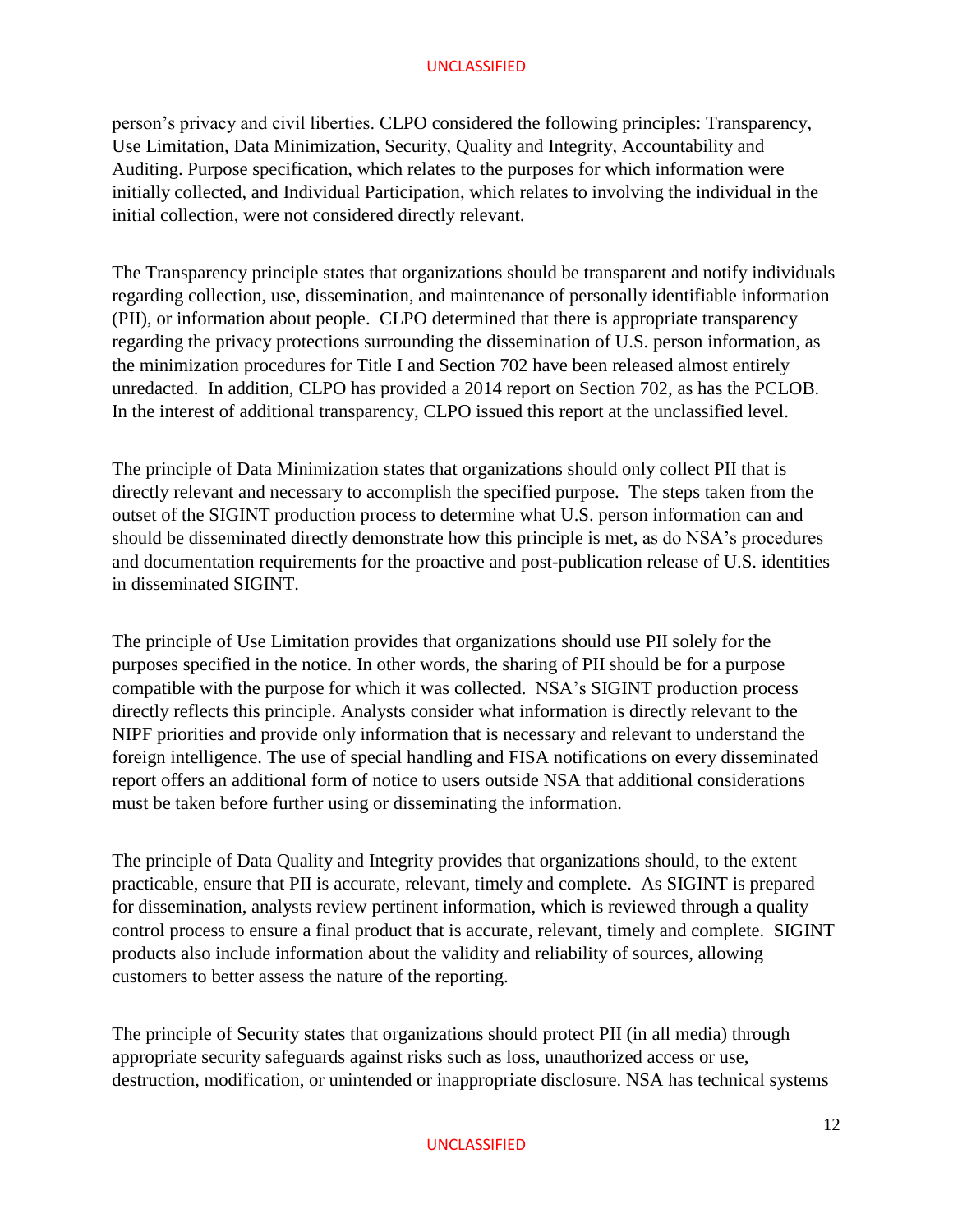in place for the issuance of disseminated reports allowing it to know who has received a report and who has requested unmasking of an identity in a report.

The principle of Accountability and Auditing states that organization should be accountable for complying with these principles, providing training to all employees and contractors who use personally identifiable information, auditing the actual use of personally identifiable information to demonstrate compliance with these principles and all applicable privacy protections. NSA has an extensive internal compliance and external oversight function for FISA including a tracking system for disseminations related to U.S. person information.

# **VIII. Conclusion**

CLPO finds that NSA has developed a sophisticated approach to protecting U.S. person privacy in the dissemination of SIGINT collected pursuant to Title I or Section 702 of FISA. The process of masking and unmasking is successfully allowing NSA to disseminate necessary and relevant foreign intelligence to a broad set of customers without negatively impacting U.S. person privacy. The criteria for dissemination in the proactive release were reasonable, particularly given the routine review. The reviews should be continued to ensure the policies remain accurate and effective.

Consistent with other findings, this review found no incidents of intentional non-compliance and found that the NSA's practices and procedures adequately protect U.S. person's privacy and civil liberties.

NSA's SIGINT reports include appropriate handling guidance and caveats to ensure that recipients fully understand restrictions that apply to the use of the information and further dissemination. As is the case for intelligence information disseminated by other elements of the Intelligence Community, CLPO notes that it is the responsibility of the recipients of NSA's SIGINT reporting to ensure compliance with any and all applicable handling caveats and other guidance, to include security classification controls and use restrictions.